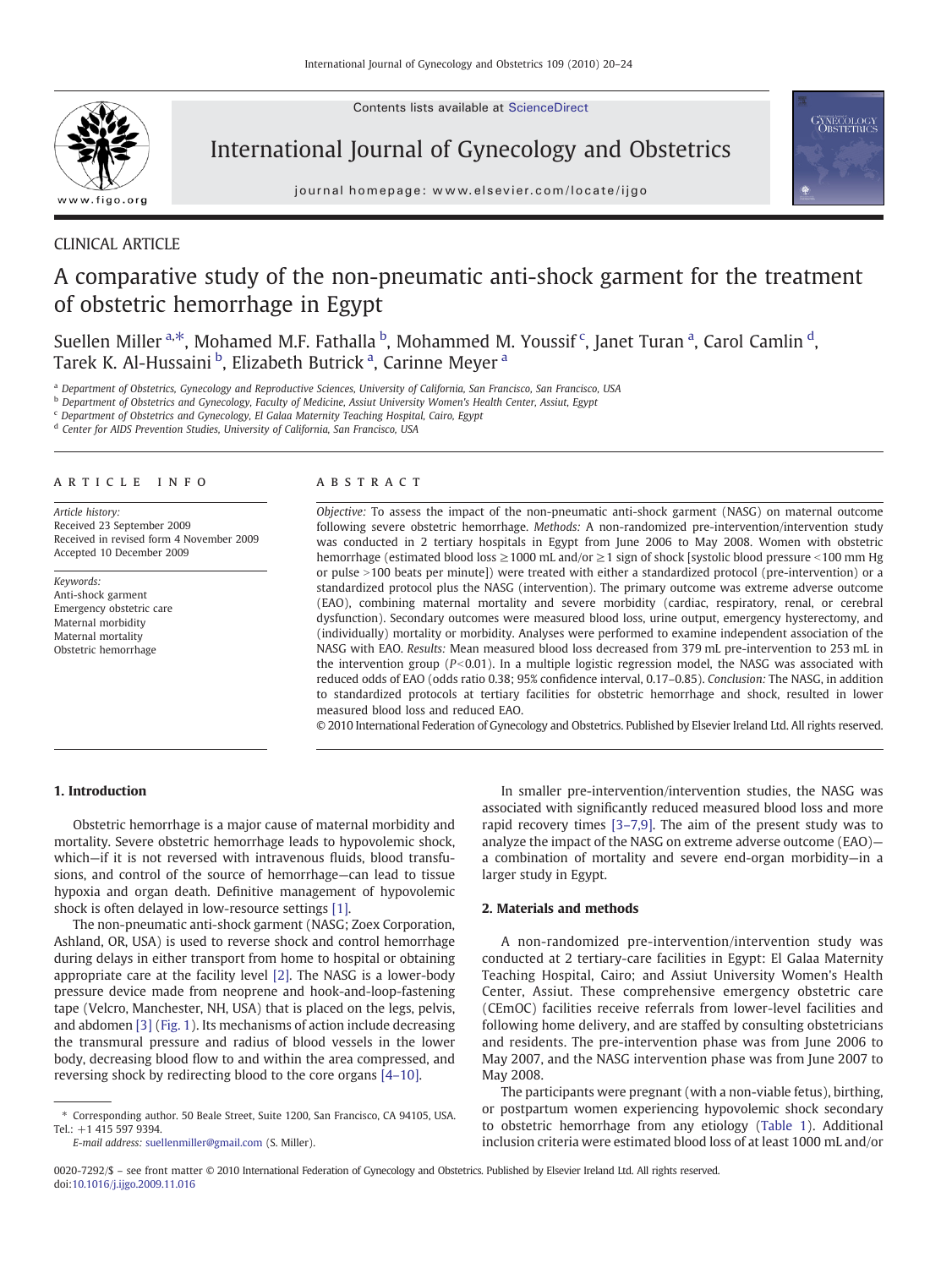<span id="page-1-0"></span>

Fig. 1. A non-pneumatic anti-shock garment fully applied.

at least 1 clinical sign of hypovolemic shock (systolic blood pressure  $[SBP] < 100$  mm Hg or pulse  $> 100$  beats per minute  $[BPM]$ ). Women were eligible regardless of whether they began hemorrhaging outside the facility and were transferred in, or if they began hemorrhaging in the facility. Estimated revealed blood loss was used—together with urine output, vital signs, and level of consciousness—as further indication of the severity of status on study admission. If blood loss was concealed (e.g. ectopic) but women were in shock, the providers were trained to use a chart, adapted from Martel [\[11\]](#page-4-0), to classify shock and determine the amount of concealed blood loss.

The study protocol was approved by the University of California, San Francisco (UCSF) Committee on Human Research (approval number H6899-23524) and the Institutional Review Boards of El Galaa Maternity Teaching Hospital and Assiut University Women's Health Center. In the pre-intervention phase, women gave verbal informed consent for their data to be used; all women in the intervention phase provided written informed consent for use of the NASG and their data. A US Federal waiver of consent/authorization for minimal-risk research (45 CFR 46, 45 CFR 164.512) was obtained so that women who were unconscious or confused at study entry were enrolled and treated; however, their data were used only after they subsequently provided informed consent or if a relative gave consent on their behalf.

During the pre-intervention phase, women were treated with a standardized evidence-based protocol for hemorrhage and shock. The intervention phase used the same protocol, in addition to the NASG. In both phases, the women's vital signs and blood loss were monitored while the hemorrhage etiology was identified and resuscitation/ treatment initiated. Blood loss after enrollment in both phases was measured using a closed-end calibrated drape (Excellent Fixable Drapes, Madurai, India), which was placed immediately upon study entry. In the intervention phase, the NASG was applied at the same time as the drape. The protocol used in both phases included: administration of crystalloid intravenous fluids ( $\geq$  1500 mL in the first hour following study admission); administration of uterine massage and uterotonic medications for uterine atony (intravenous or intramuscular oxytocin, intramuscular ergometrine, and rectal misoprostol); vaginal procedures; provision of blood transfusions (standard in the 2 study sites for women who lost  $\geq 1000$  mL of blood); and surgery. The NASG was left in place during vaginal procedures. If laparotomy was required, the abdominal and pelvic segments were opened immediately before the incision was made, and closed as soon as the surgery was completed.

Women remained in the study and—in the intervention phase—in the NASG until their vital signs had stabilized (SBP  $>$  100 mm Hg and pulse  $<$ 100 BPM) for at least 2 hours and blood loss had decreased to approximately 25–50 mL per hour. Each facility had 6 NASGs, and each NASG used in the study was decontaminated, laundered, hung to dry, and stored between uses.

Indicators of severity of condition at study entry were mean arterial pressure (MAP:  $[2 \times$  diastolic blood pressure + SBP]/3) lower than 60 mm Hg; hemoglobin level (measured with a HemoCue photometer [HemoCue, Anglehölm, Sweden]); vital signs; and level of consciousness (unconscious, confused/agitated, or normal).

The primary outcome was EAO prior to discharge from hospital. The definition by Mantel et al. [\[12\]](#page-4-0) for severe maternal morbidities was used, with the following organ system dysfunctions related to severe obstetric hemorrhage: heart failure (impairment of cardiac function according to New York Heart Disease Classification [\[13\]](#page-4-0)); acute respiratory distress syndrome (impairment of respiratory function requiring oxygen supplementation, ventilation, or limiting physical activity compared with pre-pregnancy status); renal failure (oliguria; <120-mL output in 4-hour intervals, serum creatinine  $>1.5$  mg/dL or increased  $>1.0$  mg/dL above baseline); and cerebral impairment (seizures, unconsciousness, or motor/cognitive loss) lasting more than 24 hours after resuscitation. The secondary outcomes were urine output, cumulative blood loss (measured hourly after study admission), rates of emergency hysterectomy for uterine atony, and maternal mortality or severe maternal morbidity (as individual indicators).

Hospital staff had been trained in the standardized protocol for management of obstetric hemorrhage and shock, blood collection and measurement, and completion of data collection forms. Following the pre-intervention phase, clinician data collectors were trained to use the NASG (including a video of placement and removal; instructions on placement, removal, and use during vaginal procedures and surgery;

# Table 1

Demographics, diagnoses, and condition on study entry.<sup>a</sup>

|                                           | Pre-intervention<br>$(n=432)$ | Intervention<br>$(n = 558)$ | $P$ value           |
|-------------------------------------------|-------------------------------|-----------------------------|---------------------|
| Characteristic                            |                               |                             |                     |
| Age, y                                    | $28.7 \pm 6.2$                | $28.9 + 6.0$                | 0.65                |
| Parity                                    | $2.4 + 2.1$                   | $2.6 + 2.0$                 | 0.18                |
| Duration of pregnancy, wk <sup>b</sup>    | $37.1 + 4.0$                  | $37.7 \pm 3.7$              | 0.06                |
| Where bleeding began                      |                               |                             | < 0.01              |
| Outside hospital                          | 298 (69.0)                    | 307 (55.0)                  |                     |
| In hospital                               | 134 (31.0)                    | 251 (45.0)                  |                     |
| Primary definitive diagnosis <sup>c</sup> |                               |                             |                     |
| Uterine atony                             | 147 (34.0)                    | 246 (44.1)                  | < 0.01              |
| Ectopic pregnancy                         | 80 (18.5)                     | 71 (12.7)                   | < 0.01              |
| Complications of abortion                 | 38(8.8)                       | 77 (13.8)                   | 0.02                |
| Abruption of placenta                     | 59 (13.7)                     | 52(9.3)                     | 0.03                |
| Vaginal/cervical lacerations              | 22(5.1)                       | 43 (7.7)                    | 0.10                |
| Retained placenta or tissue               | 18(4.2)                       | 20(3.6)                     | 0.64                |
| Ruptured uterus                           | 30(6.9)                       | 18(3.2)                     | < 0.01              |
| Placenta previa                           | 23(5.3)                       | 8(1.4)                      | $<$ 0.01 $^{\rm d}$ |
| Placenta accreta                          | 5(1.2)                        | 7(1.3)                      | 1.00 <sup>d</sup>   |
| Molar pregnancy                           | 7(1.6)                        | 9(1.6)                      | 0.99 <sup>d</sup>   |
| Condition on study entry                  |                               |                             | 0.35                |
| MAP <60 mm Hg $^{\rm e}$                  | 72 (16.7)                     | 106(19.0)                   |                     |
| $MAP \ge 60$ mm Hg <sup>e</sup>           | 359 (83.3)                    | 452 (81.0)                  |                     |
| Level of consciousness f                  |                               |                             | 0.58                |
| Unconscious                               | 12(2.8)                       | 19(3.4)                     |                     |
| Other                                     | 414 (97.2)                    | 533 (96.6)                  |                     |
| Measured hemoglobin                       | $6.8 + 1.7$                   | $6.8 + 1.2$                 | 0.67                |
| at study entry, $g/dL$ <sup>g</sup>       |                               |                             |                     |
| Mean systolic blood pressure, mm Hg       | $93.8 + 15.8$                 | $90.9 + 12.3$               | < 0.01              |
| Mean pulse, BPM                           | $119.6 + 7.4$                 | $120.5 + 8.4$               | 0.08                |

Abbreviations: BPM, beats per minute; MAP, mean arterial pressure.

Values are given as mean  $\pm$  SD or number (percentage) unless otherwise indicated. **b** Excludes cases with diagnoses of ectopic or molar pregnancies, or complications of abortion.

 $c$  Data not shown for 3 cases in the pre-intervention phase and 5 cases in the intervention phase in which there was a primary definitive diagnosis of "other," and 2 cases in the intervention phase in which there was a diagnosis of inverted uterus.

Two-sided Fisher exact test used because of small cell sizes.

<sup>e</sup> Includes women for whom there was non-palpable blood pressure. Data missing for 1 woman in the pre-intervention phase.

Data missing for 12 women (6 in each phase).

<sup>g</sup> Data missing for 30 women. Because of skewed distributions, the natural logarithm of mean hemoglobin was used in a  $t$  test; because the results of this test were similar to those using the original values, results with original values are shown.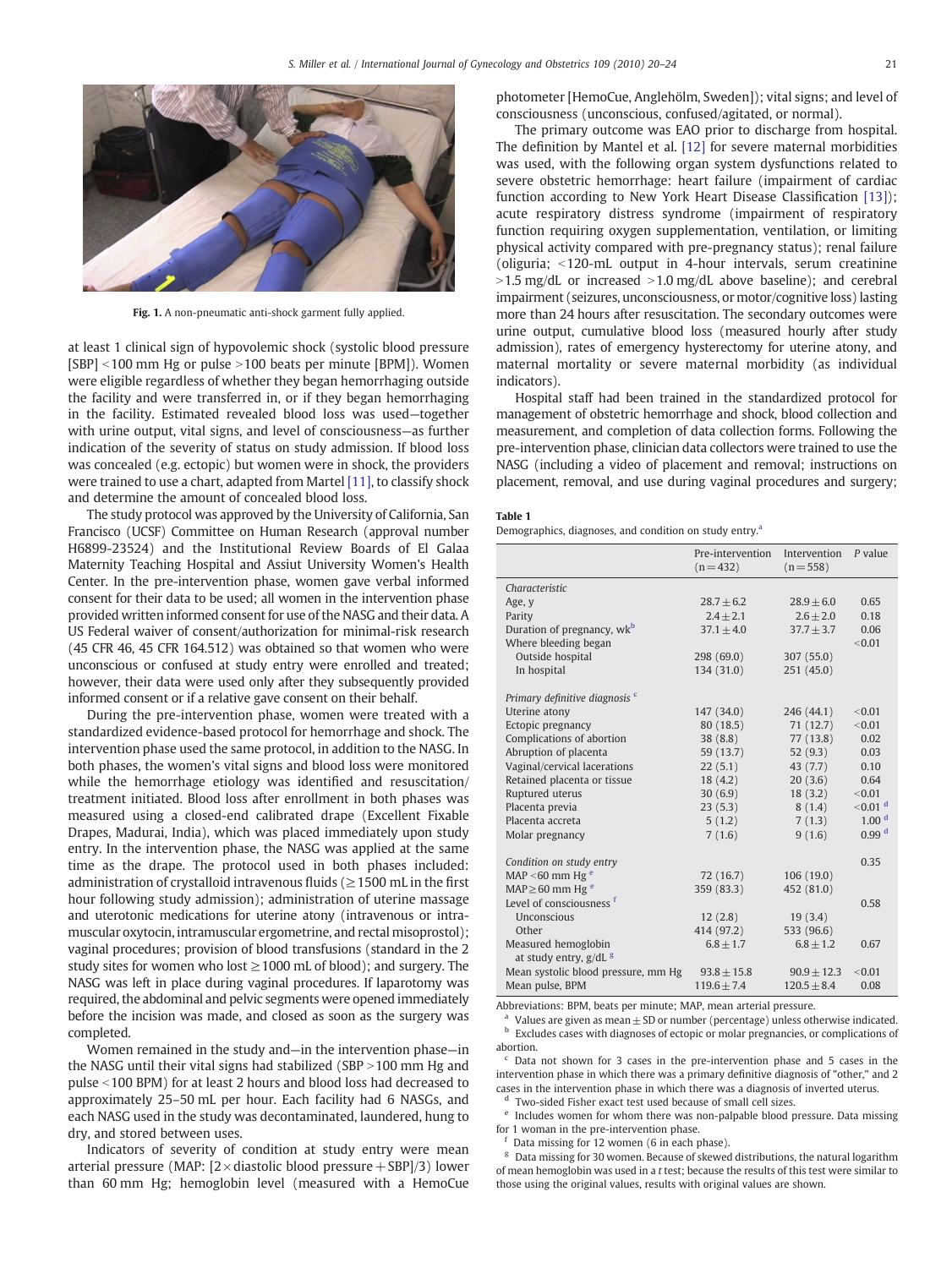and hands-on practice of placement and removal [\[10\]\)](#page-4-0), and the standardized protocol was reviewed. All data were collected by the clinicians during or immediately after treatment of the patient in shock. All data forms were reviewed by the Egyptian principal investigators, who then sent the forms electronically—via a data fax system (Clinical DataFax Systems, Ontario, Canada)—to the data team at UCSF.

Demographic characteristics, condition on study entry, and treatment received during the 2 phases were compared. Two-sided t tests of the differences in the means of continuous variables (assuming unequal variances in the 2 populations) and  $\chi^2$  tests (or Fisher exact tests, as required) of the independence of dichotomous variables by study phase were used. Relative risk (RR) and 95% confidence interval (CI) were determined for the primary outcome and (individually) for the following secondary outcomes: urine output, emergency hysterectomy (in cases of uterine atony), and mortality and severe morbidity. Mean cumulative measured volume of blood loss in the drape was compared between the phases via t test. Multiple logistic regression was used to estimate the independent effect of the NASG on EAO, controlling for other characteristics predictive of this outcome. The independent variables included in the model—in addition to study phase—were selected on the basis of their significant association with EAO in bivariate analyses (t tests and logistic regression): severity of shock (MAP  $\leq 60$  mm Hg); level of hemoglobin at study entry; whether the woman began bleeding outside the CEmOC facility; and primary definitive diagnosis of uterine atony versus another diagnosis. In addition, the facility was included as a control variable to hold constant the effect (on EAO) of any unmeasured systematic differences in the characteristics of the 2 clinical populations or in the quality of care provided in the 2 settings. The confidence level for all tests was set to 95%. Data were analyzed using STATA 10 (StataCorp, College Station, TX, USA).  $P<0.05$  was considered to be statistically significant.

#### 3. Results

At El Galaa Maternity Teaching Hospital, there were 20 132 deliveries in the pre-intervention period and 19 073 during the intervention period; at Assiut University Women's Health Center, there were 11 858 deliveries during the pre-intervention period and 12 103 in the intervention period.

There were 432 women in the pre-intervention phase and 558 in the intervention phase (women in this phase were in the NASG for an average of 4 hours 29 minutes). Participants in the 2 phases were similar in terms of age, parity, and duration of pregnancy ([Table 1](#page-1-0)). Primary definitive diagnoses varied between the phases; significantly fewer women in the pre-intervention phase than in the intervention phase had uterine atony (34.0% vs  $44.1\%$ ;  $P<0.01$ ), although there was a significantly higher incidence of ectopic pregnancy, complications of abortion, placental abruption, ruptured uterus, and placenta previa in the former phase. All women had estimated blood loss of at least 1000 mL (data not shown). A significantly larger proportion of women in the pre-intervention phase than in the intervention phase were transferred to hospital after bleeding had started (69.0% vs 55.0%;  $P<0.01$ ). The majority of women in both phases were in mild–moderate shock. There were no significant differences at study entry in the proportion of women with MAP lower than 60 mm Hg, the level of consciousness, the mean hemoglobin level, or the mean pulse.

Most women with uterine atony received prophylactic uterotonics, although a higher proportion received them in the intervention phase (86.6% vs 78.7%;  $P = 0.03$ ) (Table 2). Similarly, more women with atony received uterotonics in the first hour after study admission in the intervention phase (99.3% vs 95.9%;  $P = 0.03$ ), whereas significantly fewer women in this phase received at least 1500 mL of crystalloid intravenous fluids in the first hour after study admission  $(67.7\%$  vs 95.1%; P<0.01). Nearly all women in both phases received a blood transfusion; significantly fewer women in the intervention phase received blood in the first hour after study admission (83.0% vs 96.8%; P<0.01).

The distribution of outcome by study phase and bivariate tests of association of outcome by phase are shown in [Table 3](#page-3-0) and [Fig. 2](#page-3-0). The primary outcome, EAO, was significantly lower in the intervention phase than in the pre-intervention phase: 11 (2.0%) versus 27 (6.3%) (RR 0.32; 95% CI, 0.16–0.63). Secondary outcomes were also lower in the intervention phase; morbidity (primarily renal failure) decreased from 4.0% to 0.9% (RR 0.22; 95% CI, 0.08–0.60). The reduction in maternal mortality, by itself, was not significant. In the intervention phase, there was a reduction in the proportion of women with urine output below 30 mL in the first hour; the decrease in the proportion with urine output less than 60 mL in the second hour was statistically significant (RR 0.55; 95% CI, 0.31–0.99). Compared with the preintervention phase, there was a reduction in the intervention phase among women with uterine atony in terms of emergency hysterectomy performed for intractable hemorrhage: 11.8% versus 4.8% (RR 0.41; 95% CI, 0.21–0.80). The total mean measured blood loss was significantly lower in the intervention phase than in the preintervention phase (253.2 mL vs 378.9 mL;  $P<0.01$ ). At hourly intervals, mean blood loss was consistently lower among the women treated with the NASG than among those treated during the preintervention phase only ([Fig. 2](#page-3-0)).

Two measures of the severity of condition upon study admission were strongly associated with subsequent EAO, after controlling for the other variables in the model ([Table 4](#page-3-0)). Women with MAP lower than 60 mm Hg had almost 5 times the odds of EAO (odds ratio [OR] 4.58; 95% CI, 1.91–11.02). Following bivariate analysis, lower mean hemoglobin level at study admission was associated with EAO (data not shown), and this association remained significant in the multivariate model; each unit increase in hemoglobin level reduced

#### Table 2

Treatments for shock and hemorrhage administered during the study phases.<sup>a</sup>

| Treatment                                                 | Pre-intervention $(n=432)$ | Intervention $(n = 558)$ | $P$ value         |
|-----------------------------------------------------------|----------------------------|--------------------------|-------------------|
| Prophylactic uterotonics b                                | 133 (78.7)                 | 233(86.6)                | 0.03              |
| Any uterotonics b                                         | 165 (97.6)                 | 268 (99.6)               | 0.08 <sup>c</sup> |
| Uterotonics within first hour <b>b</b>                    | 162(95.9)                  | 267(99.3)                | 0.03 <sup>c</sup> |
| Mean number of doses of uterotonics received b            | $3.4 + 1.2$                | $2.5 + 1.2$              | < 0.01            |
| $\geq$ 1500 mL intravenous fluids within first hour       | 411 (95.1)                 | 378 (67.7)               | < 0.01            |
| $\geq$ 1500 mL intravenous fluids within 90 minutes       | 422 (97.7)                 | 497 (89.1)               | < 0.01            |
| $\geq$ 1500 mL intravenous fluids within 2 hours          | 424 (98.1)                 | 510(91.4)                | < 0.01            |
| Blood transfusion within first hour                       | 418 (96.8)                 | 463(83.0)                | < 0.01            |
| Blood transfusion any time after study admission          | 430 (99.5)                 | 550 (98.6)               | 0.20 <sup>c</sup> |
| Mean volume of blood products transfused, mL <sup>d</sup> | $1066.3 + 487.7$           | $737.1 + 405.9$          | < 0.01            |

<sup>a</sup> Values are given as number (percentage) or mean $\pm$  SD unless otherwise indicated.

<sup>b</sup> Data are for 438 cases with a primary or a secondary diagnosis of uterine atony: 169 in the pre-intervention phase and 269 in the intervention phase.

<sup>c</sup> Two-sided Fisher exact test used.

<sup>d</sup> Whole blood or packed red blood cells. Data are from 980 cases.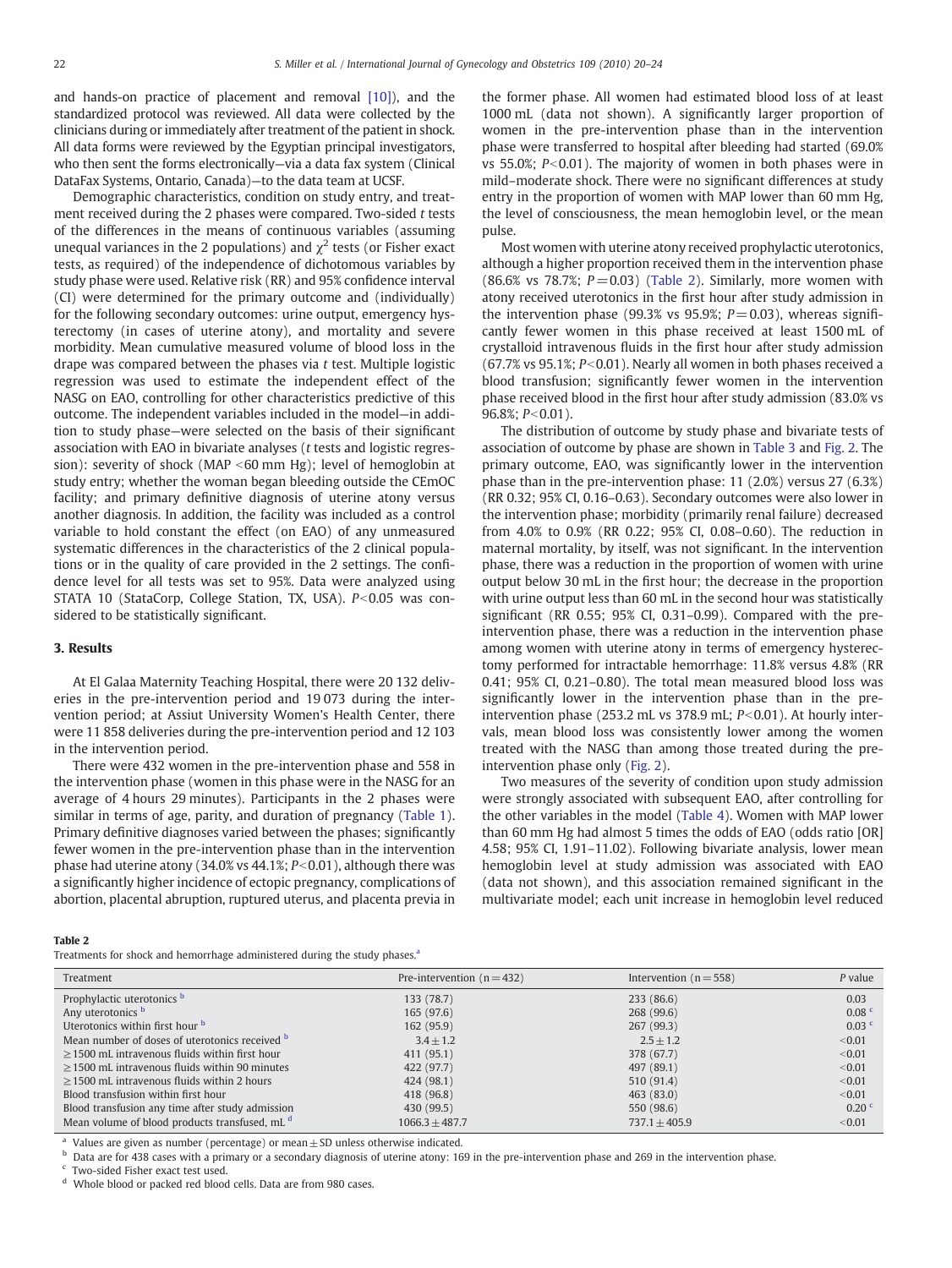### <span id="page-3-0"></span>Table 3

Outcomes following standard management for hemorrhage and shock (pre-intervention) and standard management plus NASG (intervention).<sup>a</sup>

| Outcome                                            | Pre-intervention ( $n = 432$ ) | Intervention $(n=558)$ | Relative risk | 95% confidence interval |
|----------------------------------------------------|--------------------------------|------------------------|---------------|-------------------------|
| Measured vaginal blood loss in drape, mL b         | $378.9 + 234.3$                | $253.2 + 205.3$        | $t = 7.79$    | P < 0.01                |
| Urine output                                       |                                |                        |               |                         |
| $\leq$ 30 mL in first hour $\epsilon$              | 15(5.5)                        | 10(2.8)                | 0.51          | $0.23 - 1.12$           |
| $\leq$ 60 mL in second hour $\epsilon$             | 25(5.8)                        | 18(3.2)                | 0.55          | $0.31 - 0.99$           |
| Emergency hysterectomy (for uterine atony cases) d | 20(11.8)                       | 13(4.8)                | 0.41          | $0.21 - 0.80$           |
| Extreme adverse outcomes                           | 27(6.3)                        | 11(2.0)                | 0.32          | $0.16 - 0.63$           |
| Mortality                                          | 10(2.3)                        | 6(1.1)                 | 0.46          | $0.17 - 1.27$           |
| Morbidity <sup>e</sup>                             | 17(4.0)                        | 5(0.9)                 | 0.22          | $0.08 - 0.60$           |

Abbreviation: NASG, non-pneumatic anti-shock garment.

Values are given as mean  $+$  SD or number (percentage) unless otherwise indicated.

For cases in which the calibrated blood collection drape was used and in which there were data for blood loss (n = 771).

<sup>c</sup> Data are for 624 cases with measured urine output in the first hour (271 in the pre-intervention phase and 353 in the intervention phase) and 986 cases with measured urine output in the second hour (428 in the pre-intervention phase and 558 in the intervention phase).

<sup>d</sup> Data are for 438 cases with a primary or a secondary diagnosis of uterine atony: 169 in the pre-intervention phase and 269 in the intervention phase.<br><sup>e</sup> Includes hort failure, acute respiratory distress sundrome, rep

Includes heart failure, acute respiratory distress syndrome, renal failure, and cerebral impairment (seizures, unconsciousness, and motor/cognitive loss) lasting more than 24 hours after resuscitation from shock.

the odds of EAO by 53% (OR 0.47; 95% CI, 0.33–0.66). In addition, women with uterine atony had more than 3 times the odds of EAO than did women with other primary diagnoses (OR 3.40; 95% CI, 1.47– 7.85). Neither the facility nor where the bleeding began (within or outside the hospital) was significantly associated with EAO in the adjusted model. However, the NASG remained significantly associated with reduced odds of EAO (OR 0.38; 95% CI, 0.17–0.85).

#### 4. Discussion

In the intervention phase, women who entered the study already suffering from hypovolemic shock secondary to obstetric hemorrhage had significantly reduced EAO rates, total mean measured blood loss, hourly mean measured blood loss, decreased urine output 2 hours after study entry, emergency hysterectomy for intractable hemorrhage from uterine atony, and severe morbidity compared with women in the pre-intervention phase; they also had reduced maternal mortality, although this was not statistically significant. The findings of the multiple logistic regression analysis—controlling for the effects of the severity of conditions on study admission, diagnostic categories, facility differences, and where bleeding began demonstrated that the NASG reduced the odds of EAO by 62%.

In the present study, the evidence regarding the benefits of the NASG was stronger than in the earlier Egypt NASG pilot study [\[6\]](#page-4-0). In both studies, the measured blood loss was significantly lower for women treated with the NASG, and in the current study EAO was significantly reduced—with the exception of mortality as an individual outcome. The findings were also similar to those from a smaller study



Fig. 2. Measured hourly blood loss by study phase.

in Nigeria [\[3\]](#page-4-0) among women with more severe shock. The present study had the advantages of equivalent periods for the pre-intervention and the intervention phases, larger sample size, more power to demonstrate statistically significant differences in EAO, use of emergency hysterectomy and urine output as further indicators of positive effects of the NASG, and use of logistic regression to hold constant the effect of potential confounding variables.

An interesting finding was that approximately 80% (more in the intervention phase) of women with uterine atony had received prophylactic uterotonics; this increase was probably due to the protocol of prophylaxis having gained more acceptance during the mid-2000s. Despite the increasing rate of prophylaxis, women continue to experience postpartum hemorrhage caused by uterine atony. At least 97% of women with uterine atony in each phase received uterotonics for treatment; however, women who were treated with the NASG and uterotonics received significantly fewer doses of uterotonics. Furthermore, fewer women with uterine atony underwent emergency hysterectomy, perhaps because of the decrease in bleeding and faster recovery from shock—which would

| $\sim$<br>. .<br>. . |  |
|----------------------|--|
|----------------------|--|

Multiple logistic regression model of factors predictive of extreme adverse outcome.<sup>a</sup>

|                          | Odds ratio | P value | 95% confidence interval |
|--------------------------|------------|---------|-------------------------|
| Severity of shock        |            |         |                         |
| $MAP \geq 60$ mm Hg $^b$ | 1.00       | < 0.01  | 1.91-11.02              |
| $MAP < 60$ mm Hg         | 4.58       |         |                         |
| Hemoglobin, $g/dL^c$     | 0.47       | < 0.01  | $0.33 - 0.66$           |
| Hospital                 |            |         |                         |
| Assiut <sup>b</sup>      | 1.00       | 0.98    | $0.34 - 3.05$           |
| El Galaa                 | 1.01       |         |                         |
|                          |            |         |                         |
| Where bleeding began     |            |         |                         |
| In hospital b            | 1.00       | 0.89    | $0.35 - 3.39$           |
| Outside hospital         | 1.09       |         |                         |
| Primary diagnosis        |            |         |                         |
| Other condition b        | 1.00       | < 0.01  | $1.47 - 7.85$           |
| Uterine atony            | 3.40       |         |                         |
|                          |            |         |                         |
| Study phase              |            |         |                         |
| Pre-intervention b       | 1.00       | 0.02    | $0.17 - 0.85$           |
| Intervention             | 0.38       |         |                         |

Abbreviation: MAP, mean arterial pressure.

 $n = 989$  (1 case lacked data on blood pressure).

**b** Reference group.

 $\text{c}\,$  Thirty cases lacked data on hemoglobin at study entry. The hemoglobin value was imputed for those 30 cases; missing data were replaced with the mean value of the distribution of non-missing cases. Mean measured hemoglobin upon study entry was the only continuous independent variable.